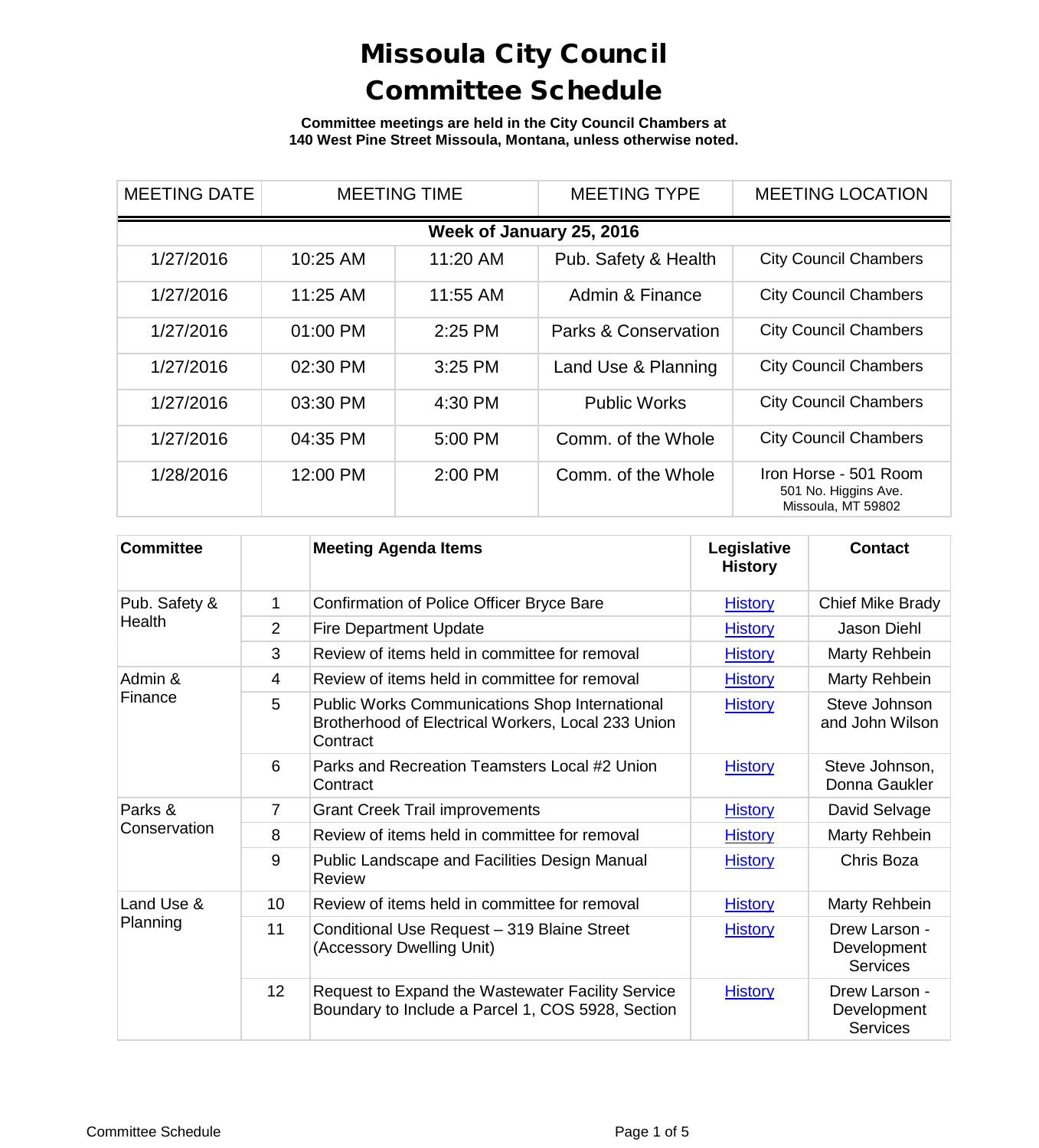**Committee meetings are held in the City Council Chambers at 140 West Pine Street Missoula, Montana, unless otherwise noted.**

|                       |    | 33m T 14N, R 19W located east of Gleneagle Way<br>in Grant Creek.                                                                                         |                |                                                        |
|-----------------------|----|-----------------------------------------------------------------------------------------------------------------------------------------------------------|----------------|--------------------------------------------------------|
| <b>Public Works</b>   | 13 | Award the Contract to Update the Cemetery<br><b>Irrigation Pump</b>                                                                                       | <b>History</b> | Jack Stucky                                            |
|                       | 14 | 2012 International Swimming Pool and Spa Code                                                                                                             | <b>History</b> | Don Verrue                                             |
|                       | 15 | Purchase of Seven Police Patrol Cars for FY17                                                                                                             | <b>History</b> | Jack Stucky                                            |
|                       | 16 | Contract with Grant Creek Excavating Inc. to Install<br>the Relocation of the Cars Park Force Sewer Main.                                                 | <b>History</b> | <b>Starr Sullivan</b>                                  |
|                       | 17 | Purchase of Two 3/4 Ton Pickups for the Parks<br>Department                                                                                               | <b>History</b> | <b>Jack Stuck</b>                                      |
|                       | 18 | Purchase of One Aerial Lift Truck for the<br>Communications Shop.                                                                                         | <b>History</b> | Jack Stucky                                            |
|                       | 19 | <b>Purchase of One Detective Vehicle</b>                                                                                                                  | <b>History</b> | <b>Jack Stucky</b>                                     |
|                       | 20 | Purchase of Two 1/2 Ton Pickups for the Street<br>Division of Public Works.                                                                               | <b>History</b> | <b>Jack Stucky</b>                                     |
|                       | 21 | Review of items held in committee for removal                                                                                                             | <b>History</b> | Marty Rehbein                                          |
|                       | 22 | <b>Water Utility Creation</b>                                                                                                                             | <b>History</b> | John Wilson,<br><b>Public Works</b><br><b>Director</b> |
| Comm. of the<br>Whole | 23 | [Discussion date: January 27, 2016] Review of<br>items held in committee for removal                                                                      | <b>History</b> | Marty Rehbein                                          |
|                       | 24 | [Discussion date: January 27, 2016] Mountain<br><b>Water Acquisition Update</b>                                                                           | <b>History</b> | Bryan von<br>Lossberg                                  |
|                       | 25 | [Discussion date: January 28, 2016] Joint<br>Missoula City Council, Missoula County<br>Commissioners, and The University of Montana<br>Leadership meeting | <b>History</b> | <b>Marilyn Marler</b>                                  |

*The following items have been referred to City Council committees, but the committees will not discuss them in the coming week:*

| Committee |   | <b>Held Meeting Agenda Items</b>                                                                             | Legislative<br><b>History</b> | <b>Contact</b>       |
|-----------|---|--------------------------------------------------------------------------------------------------------------|-------------------------------|----------------------|
| Admin &   |   | <b>Reimbursement Resolution</b>                                                                              | <b>History</b>                | Leigh Griffing       |
| Finance   | 2 | Jail Diversion Master Plan update                                                                            | <b>History</b>                | <b>Emily Bentley</b> |
|           | 3 | Pooled special sidewalk, curb, gutter and alley<br>approach bonds (approximately \$542,000), Series<br>2015. | <b>History</b>                | Leigh Griffing       |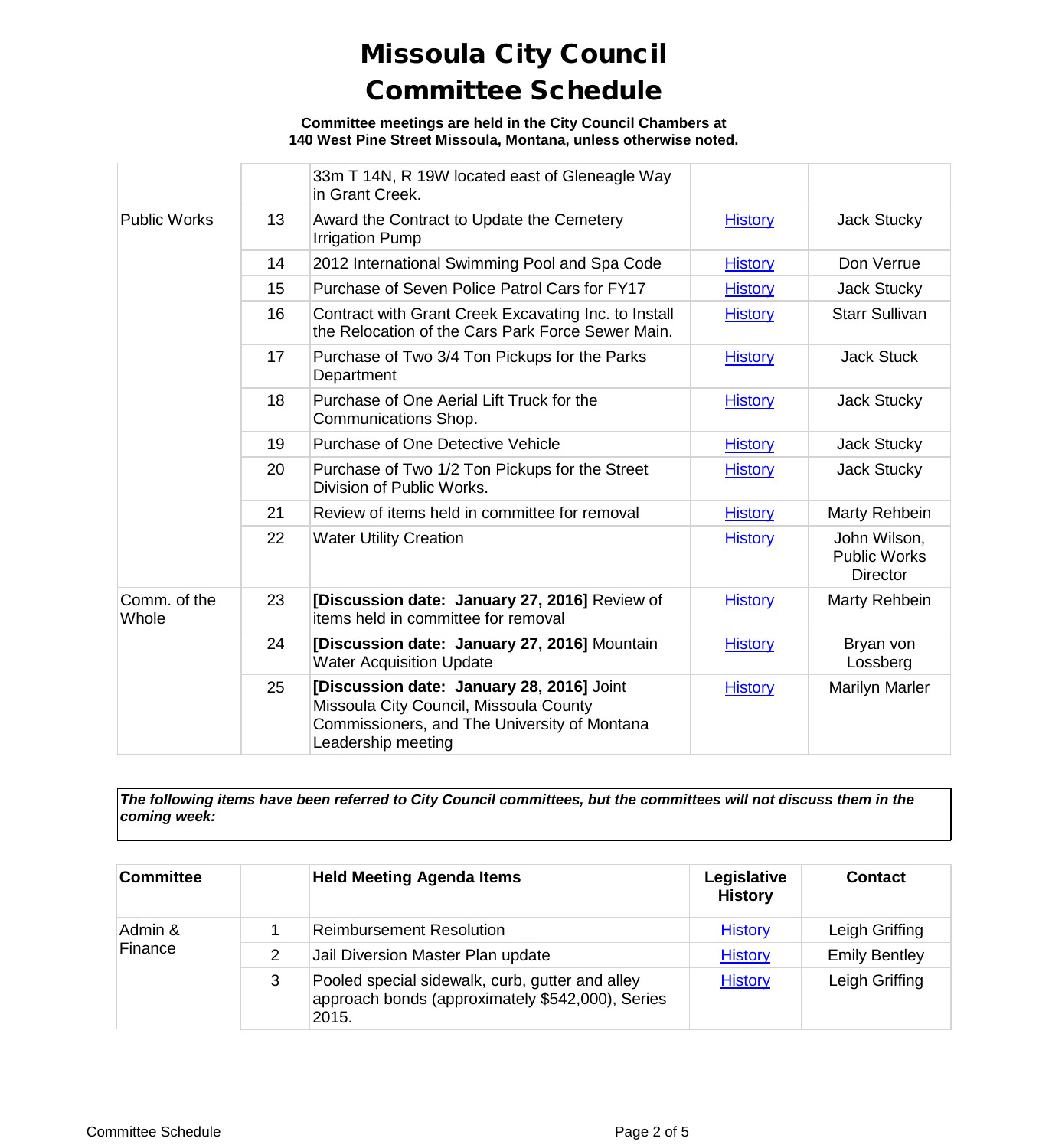**Committee meetings are held in the City Council Chambers at 140 West Pine Street Missoula, Montana, unless otherwise noted.**

|                         | $\overline{4}$ | Contract for the HOME Investment Partnership<br>Program                                                                                                                                | <b>History</b> | Nancy Harte                                    |
|-------------------------|----------------|----------------------------------------------------------------------------------------------------------------------------------------------------------------------------------------|----------------|------------------------------------------------|
|                         | 5              | Journal vouchers                                                                                                                                                                       | <b>History</b> | Leigh Griffing                                 |
|                         | 6              | Budget transfers.                                                                                                                                                                      | <b>History</b> | Leigh Griffing                                 |
|                         | 7              | FY2016 Capital Improvement Program Budget                                                                                                                                              | <b>History</b> | Leigh Griffing                                 |
| Parks &<br>Conservation | 8              | Council appointments to the Open Space Advisory<br>Committee                                                                                                                           | <b>History</b> | Kelly Elam                                     |
|                         | $9\,$          | Council appointment to the Energy & Climate Team                                                                                                                                       | <b>History</b> | Kelly Elam                                     |
|                         | 10             | Urban Forest Management Plan Update                                                                                                                                                    | <b>History</b> | Chris Boza                                     |
| Comm. of the            | 11             | <b>Hotel Fox Update Presentation</b>                                                                                                                                                   | <b>History</b> | Chris Behan                                    |
| Whole                   | 12             | Review membership in Alliance for Innovation                                                                                                                                           | <b>History</b> | Marty Rehbein, City<br><b>Clerk</b>            |
|                         | 13             | Community Based Organizations in the Budget<br>Process                                                                                                                                 | <b>History</b> | Marilyn Marler                                 |
|                         | 14             | Bi-annual meeting with the Chamber of Commerce                                                                                                                                         | <b>History</b> | <b>Marilyn Marler</b>                          |
|                         | 15             | Update from Missoula Economic Partnership<br>President/CEO James Grunke                                                                                                                | <b>History</b> | <b>Marilyn Marler</b>                          |
|                         | 16             | <b>Broadband RFP</b>                                                                                                                                                                   | <b>History</b> | Bryan von Lossberg                             |
|                         | 17             | Update from Missoula Economic Partnership, Jen<br>Ewan                                                                                                                                 | <b>History</b> | <b>Marilyn Marler</b>                          |
|                         | 18             | Updates from Council representatives on the Health<br>Board, Community Forum, Transportation Policy<br>Coordinating Committee, other boards and<br>commissions as necessary. (Ongoing) | <b>History</b> | <b>Marilyn Marler</b>                          |
|                         | 19             | Missoula Downtown Master Plan Implementation<br><b>Committee Update</b>                                                                                                                | <b>History</b> | Bryan von Lossberg                             |
| Land Use &<br>Planning  | 20             | [Held for February 3, 2016 meeting] Rezoning<br>Request - 2901 Brooks (Southgate Mall)                                                                                                 | <b>History</b> | Drew Larson                                    |
|                         | 21             | [Held for February 3, 2016 meeting] Restrictive<br>Covenant at 214 and 216 Westview Dr.                                                                                                | <b>History</b> | Elizabeth Erickson,<br>Parks and<br>Recreation |
|                         | 22             | Conditional Use request for 1610 Russell St.                                                                                                                                           | <b>History</b> | <b>Ben Brewer</b>                              |
|                         | 23             | Adopt broadband standards for the City of Missoula                                                                                                                                     | <b>History</b> | Brian von Lossberg                             |
|                         | 24             | Annexation, (see separate list at City Clerk's Office<br>for pending annexations) (Ongoing in committee)                                                                               | <b>History</b> | Marty Rehbein                                  |
|                         | 25             | Discussion of City planning issues with members of<br>the Planning Board.                                                                                                              | <b>History</b> | Jason Wiener                                   |
|                         | 26             | Adopt new floodplain ordinance                                                                                                                                                         | <b>History</b> | Gregg Wood                                     |
|                         |                |                                                                                                                                                                                        |                |                                                |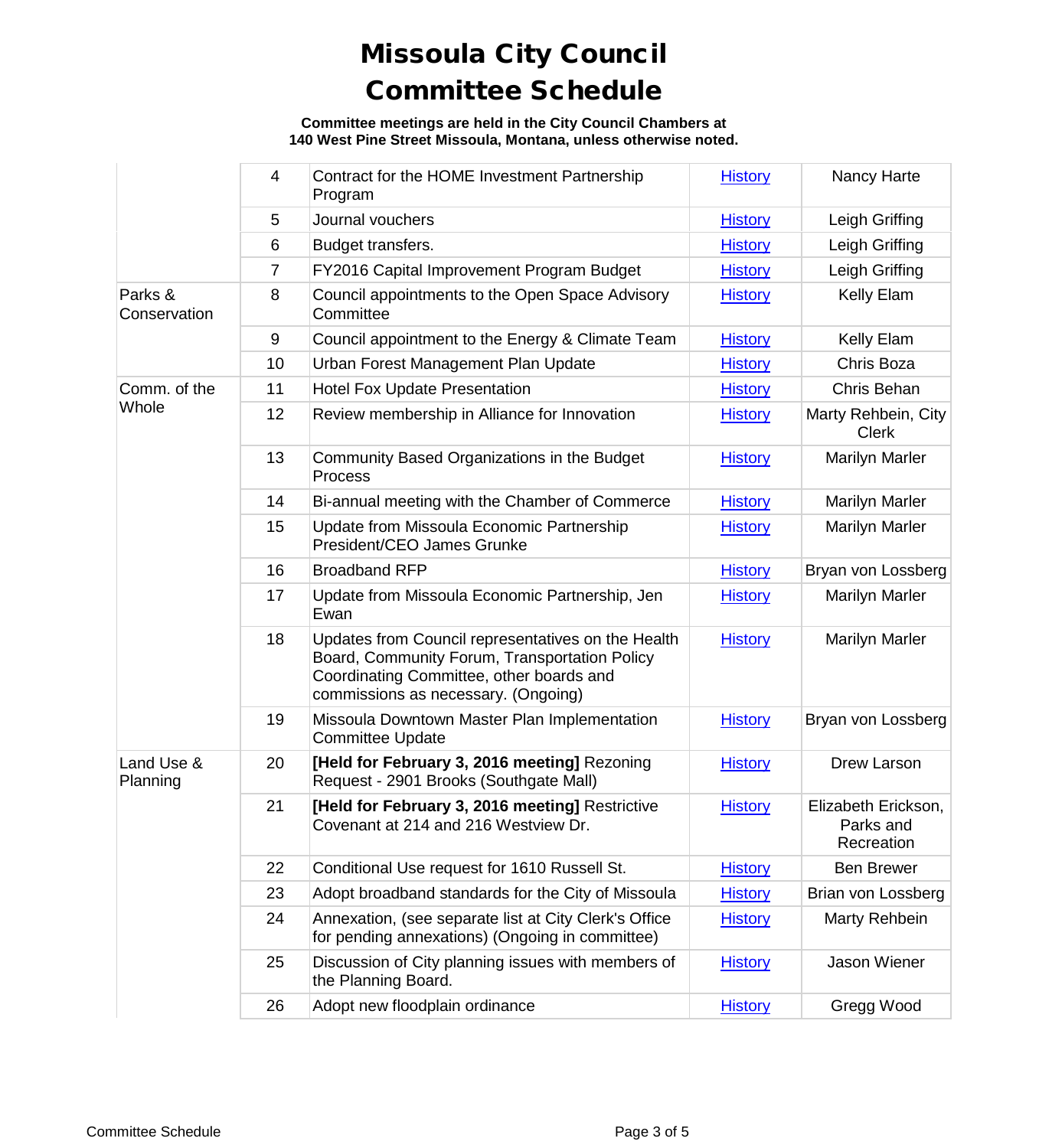**Committee meetings are held in the City Council Chambers at 140 West Pine Street Missoula, Montana, unless otherwise noted.**

|                         | 27 | Council appointment to the Planning Board                                                                                            | <b>History</b> | Kelly Elam                                                         |
|-------------------------|----|--------------------------------------------------------------------------------------------------------------------------------------|----------------|--------------------------------------------------------------------|
| Pub. Safety &<br>Health | 28 | Background Checks on Gun Sales and Transfers                                                                                         | <b>History</b> | Bryan von<br>Lossberg, Marilyn<br>Marler & Emily<br><b>Bentley</b> |
|                         | 29 | Missoula Aging Services, Initiatives and Services -<br>Susan Kohler                                                                  | <b>History</b> | Jon Wilkins                                                        |
|                         | 30 | <b>Review Fireworks Ban Enforcement</b>                                                                                              | <b>History</b> |                                                                    |
|                         | 31 | Fire Department update.                                                                                                              | <b>History</b> | Jason Diehl                                                        |
|                         | 32 | Safety aspects of management of the urban deer<br>population in the city of Missoula.                                                | <b>History</b> | Dick Haines, Jon<br><b>Wilkins</b>                                 |
|                         | 33 | Discussion with Crime Victim Advocate Office.                                                                                        | <b>History</b> | Jon Wilkins                                                        |
|                         | 34 | Air quality issues related to railroad operations in<br>and through Missoula.                                                        | <b>History</b> | Dave Strohmaier                                                    |
|                         | 35 | Missoula City/County Animal Control Update                                                                                           | <b>History</b> | Jeff Darrah                                                        |
|                         | 36 | Review referrals held in committee for removal                                                                                       | <b>History</b> | Marty Rehbein                                                      |
|                         | 37 | Police Department update.                                                                                                            | <b>History</b> | Mike Brady                                                         |
|                         | 38 | Update Chapter 10. 20.310 pertaining to electronic<br>device use while operating a vehicle or bicycle (the<br>cell phone ordinance). | <b>History</b> | Jordan Hess                                                        |
|                         | 39 | Health Department (Animal Control) update.                                                                                           | <b>History</b> | Ellen Leahy                                                        |
| <b>Public Works</b>     | 40 | Petition to Vacate Alley between 800 & 820 E.<br><b>Broadway</b>                                                                     | <b>History</b> | Kevin Slovarp,<br>Development<br><b>Services City</b><br>Engineer  |
|                         | 41 | Public Right-of-Way Encroachment for the Thomas<br>Meagher Bar located at 130 West Pine (Tabled in<br>committee: December 16, 2015)  | <b>History</b> | Doug Harby                                                         |
|                         | 42 | Discussion of Traffic Control Devices Including<br>Marked Crosswalks Administrative Rule                                             | <b>History</b> | Kevin Slovarp,<br>Development<br><b>Services City</b><br>Engineer  |
|                         | 43 | Joint Trenching Agreement between utilities and City<br>of Missoula                                                                  | <b>History</b> | Caitlin Copple &<br>Jason Wiener                                   |
|                         | 44 | Review process for citizen-initiated traffic calming                                                                                 | <b>History</b> | Marilyn Marler,<br>Jordan Hess, Alex<br>Taft                       |
|                         | 45 | Review fence regulations                                                                                                             | <b>History</b> | Jason Wiener                                                       |
|                         | 46 | Ordinance amending Chapter12.22 - Parking<br><b>Facilities</b>                                                                       | <b>History</b> | Doug Harby                                                         |